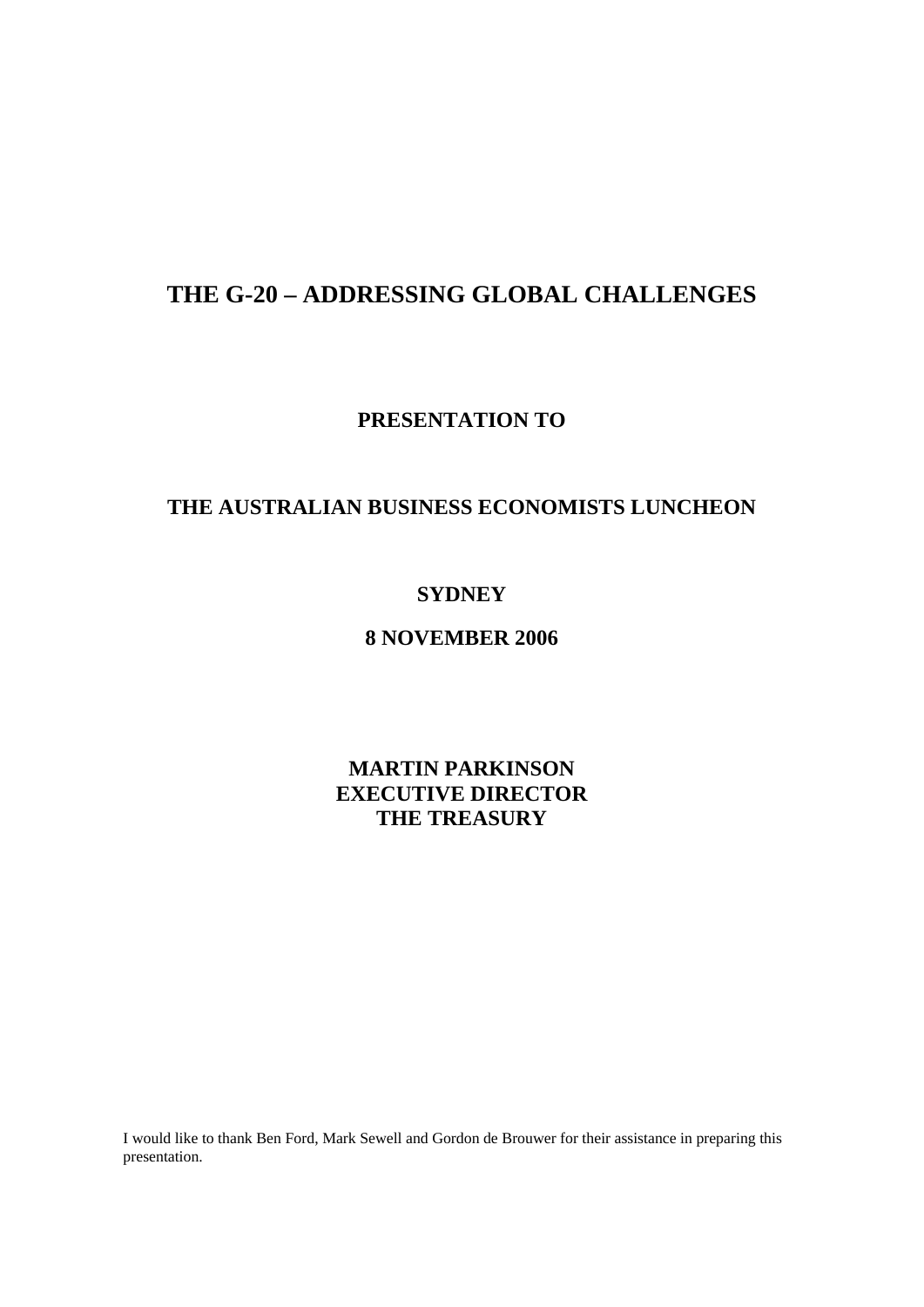#### **Introduction**

Thank you for the opportunity to be with you today. It's always a pleasure to speak at an ABE luncheon.

In 10 days, Treasurer Peter Costello will host the annual meeting of the Group of Twenty (G-20) Finance Ministers and Central Bank Governors in Melbourne. It will be the most significant economic and financial forum ever held in Australia and the culmination of Australia's year as chair of the G-20.

Under the overarching theme of 'Building and Sustaining Prosperity', the G-20 will discuss key challenges facing the global economy.

Today I will focus on three of these challenges: reform of the IMF and the World Bank, collectively known as the Bretton Woods Institutions (BWI); demographic change; and resource security.

The G-20 is a relatively new grouping yet it is driving a quiet revolution in international policy cooperation. So to set the scene I will briefly outline what the G-20 is, where it fits in, and why it is important for Australia.

#### **OVERVIEW OF THE G-20**

 $\overline{a}$ 

The formation of the G-20 in 1999<sup>1</sup> was recognition of the rapid and widespread changes that have been occurring in the balance of global economic activity in recent decades. While industrialised countries remain economically important, emerging market economies (EMEs) have become significant players in the world economy. China and India together, for example, have more than tripled their share of global output in purchasing power parity (PPP) terms over the past 25 years (Chart 1). That is a prodigious feat made even more impressive given the global economy is now almost 5 times larger than it was in 1980 (also in PPP terms).

<sup>&</sup>lt;sup>1</sup> The group was established in 1999 in response to the financial crises of the late 1990s, with a broad mandate to address international, financial and development issues.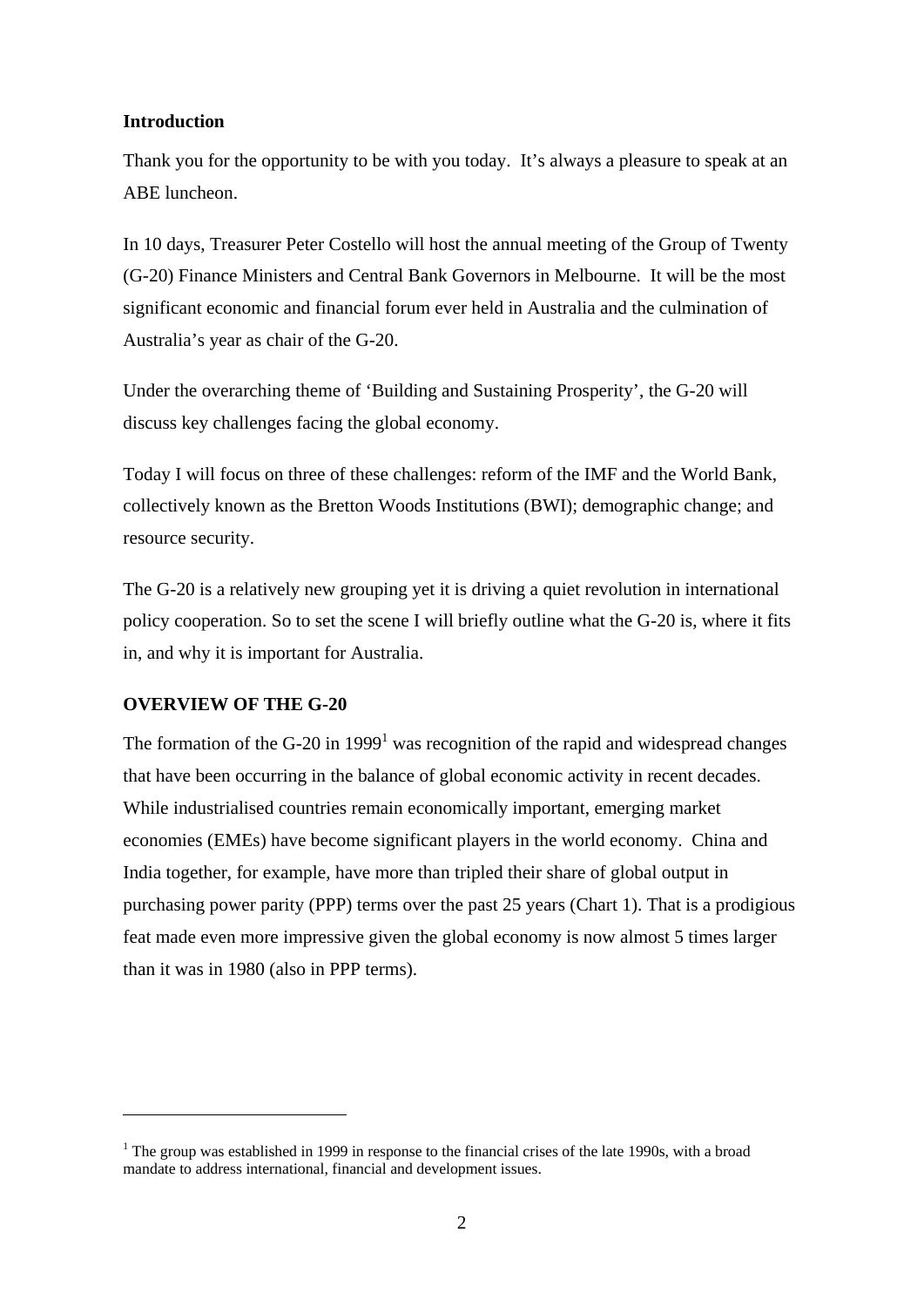

At the same time, the world has become more integrated. There has been a rapid expansion in cross-border economic activity in the last several decades – reflecting growing trade and investment, broad liberalisation and deregulation of domestic markets and institutions, growth of multinational enterprises and increasing mobility of people. The growth in international flows of goods and services and financial integration can be seen in Chart 2.



# Chart 2: Increasing global links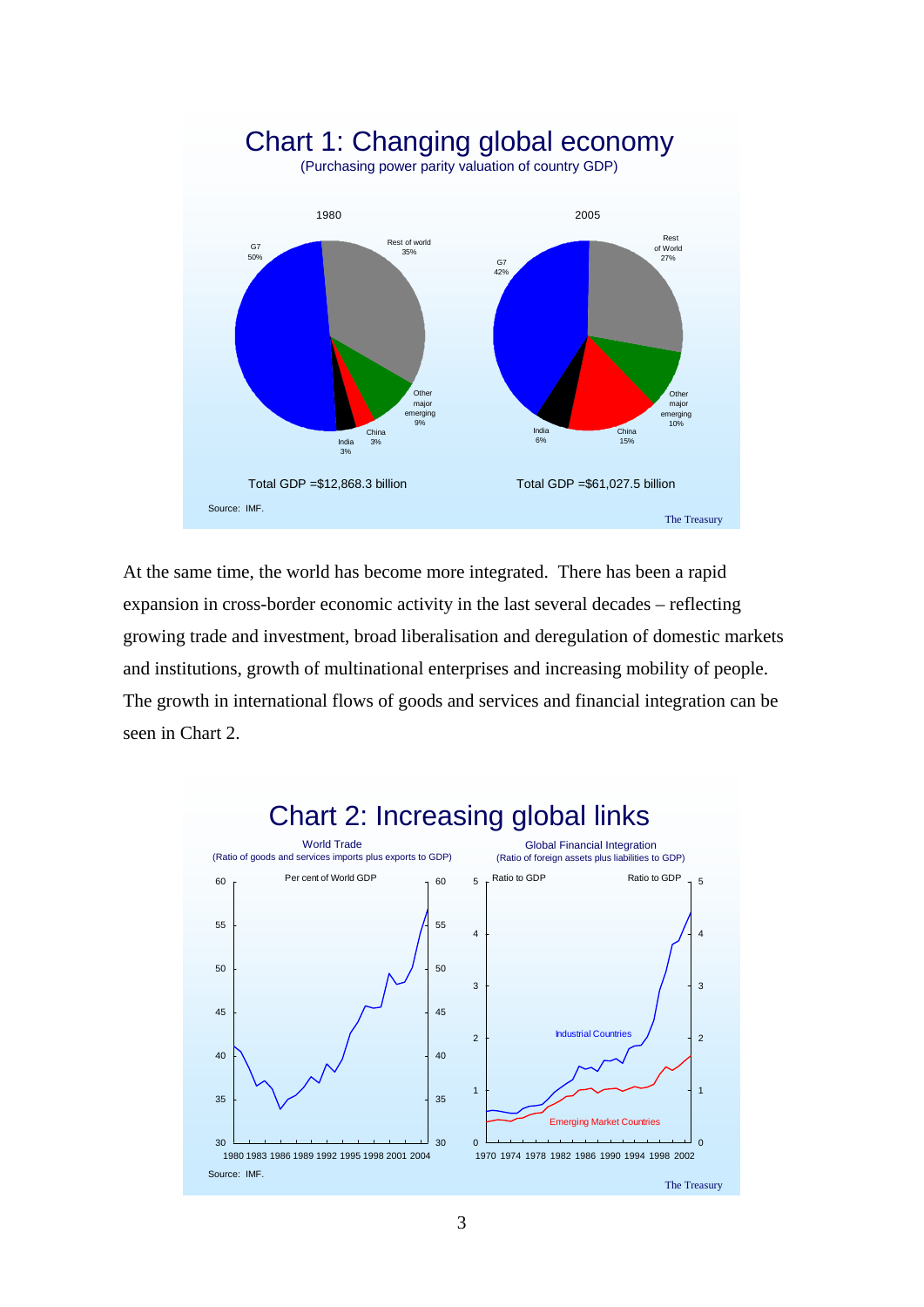In an increasingly interdependent world, the distinction between domestic and international economic challenges is blurring, reinforcing the importance of international economic cooperation, especially between emerging and established economic players. Indeed, it is hard to think of a global economic issue that can be successfully addressed with national policies alone, or without the involvement of both industrialised and emerging market economies – think climate change as an example.

#### This is important.

 $\overline{a}$ 

History reveals that a multilateral rules-based system reduces the ability of major powers to pursue their interests without regard to the interests of others in the broader international community. A rules-based multilateral system provides greater certainty about the terms of engagement between nations.

It also facilitates the integration of emerging economies into the global system – helping embed rules-based systems domestically and providing certainty to emerging powers about how the incumbents will respond to their growth and development.

For mid-sized countries like Australia this is of critical importance. It makes predictable the behaviour of existing major powers and provides a role model for emerging ones.

Experience highlights the importance of basing rules – whether domestic or international – on market principles. The effective operation of price signals for goods, services, capital and labour is the surest mechanism to achieve an efficient use of scarce resources, and to deliver rising prosperity and sustained economic and social development.

Sustained economic growth built on open, global markets has paid dividends – raising living standards and delivering permanent reductions in poverty. While the fight against poverty is far from over, globalisation has helped halve the proportion of people in the world living on less than US\$1 a day<sup>2</sup>.

To make further progress on poverty we need to provide more economic opportunities for the world's poor. As Kofi Annan has said, in referring to the poor, "Personally, I do not

 $2$  The share of the world's population living on less than US\$1 a day fell from 40.4% in 1981 to 19.4% in 2002 (Source: *World Development Indicators 2006*, World Bank).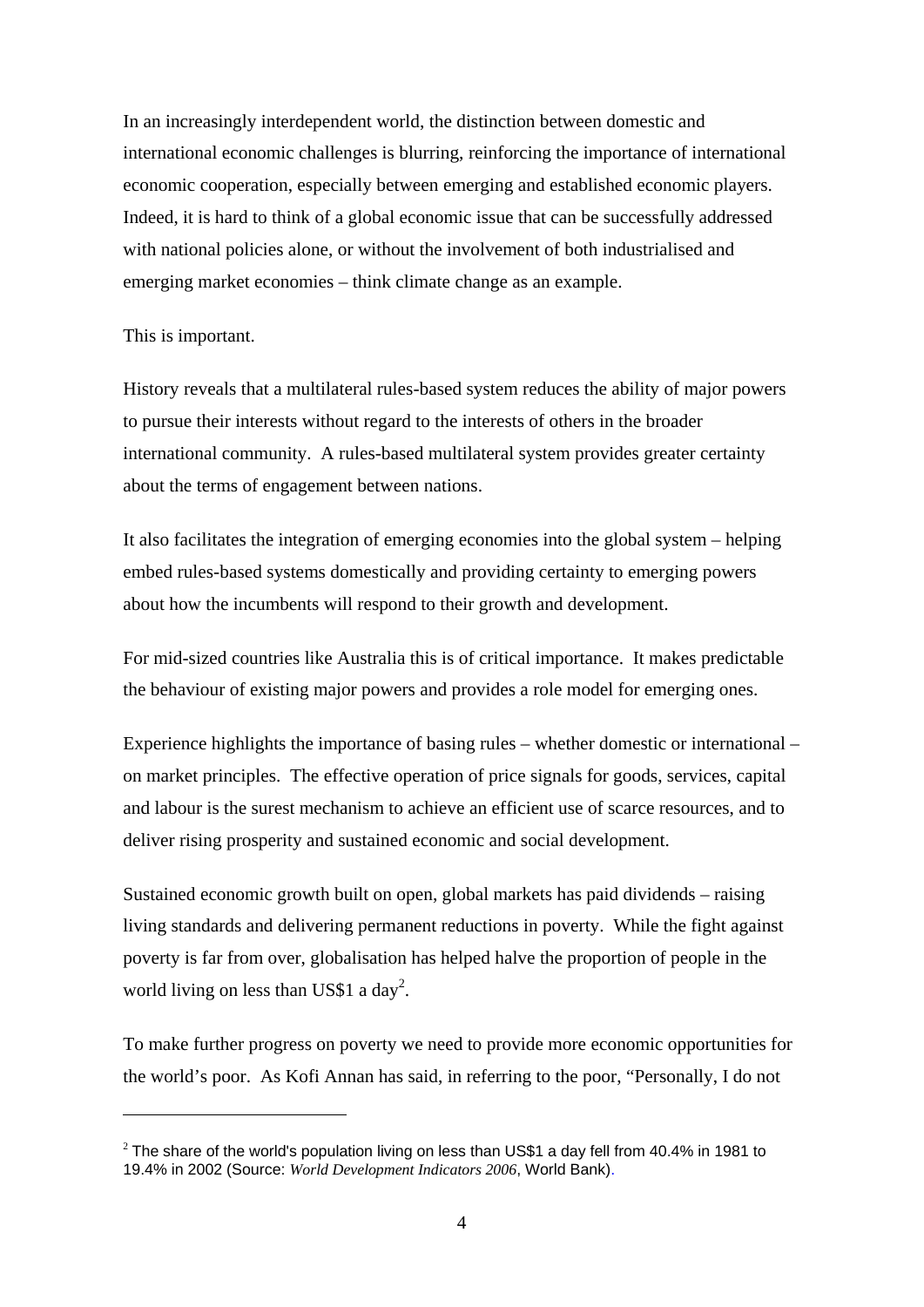believe that those people are victims of globalisation. Their problem is not that they are included in the global market but, in most cases, that they are excluded from it."<sup>3</sup>

One of the challenges for the G-20 is to find ways to help more of the world benefit from globalisation.

In contrast to many of the longer established international fora, the G-20 is highly representative, bringing together the key global economic players of the  $21<sup>st</sup>$  century. It comprises the world's 19 'systemically significant' industrial and emerging market economies plus the European Union (EU). It includes the G7 countries (US, Canada, UK, France, Germany, Japan and Italy) and key emerging economies such as China, India, Brazil, Russia, Mexico, South Africa and Indonesia.

The G-20 – which represents around 85 per cent of global GDP (in PPP terms) and around two-thirds of the global population (see Charts 3 and 4) – is structured to encourage open and effective policy dialogue. Its key institutional features are membership diversity, open and informal interaction, breadth of experience and national perspectives, and discussions framed with a robust economic perspective.



## Chart 3: G-20 share of world GDP

<sup>&</sup>lt;sup>3</sup> "Companies must take lead to ensure globalisation benefits many", *Financial Times*, 4 February 2002.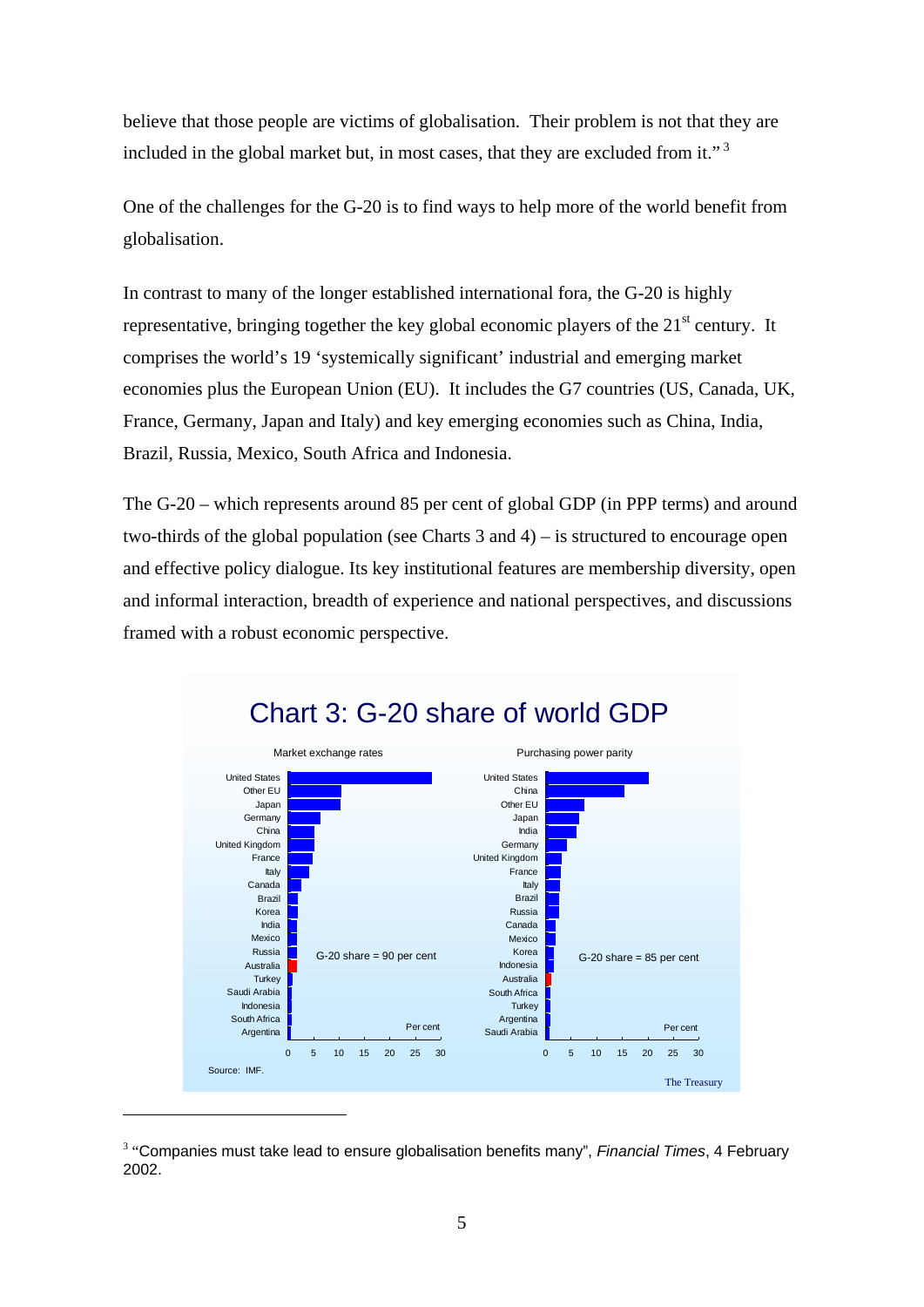# Chart 4: G-20 share of world population



The G-20 work program is overseen by a management "troika" of the past, present and future chairs – in 2006, China, Australia and South Africa. The agenda is advanced through workshops (up to three per year), where some of the best thinkers from around the world address important global economic issues, and two deputies' meetings, which refine the policy issues to be discussed by Ministers and Governors. A further institutional strength of the G-20 is its medium-term focus, with issues often discussed over several years and from different angles. This means that Ministers and Governors are able to consider contemporary developments in a broader context, and delve into issues from a variety of perspectives, which better informs their consideration of policy challenges and possible responses.

These features mean that the G-20 is well-suited to the emerging shape of the global economy. In particular, the G-20 has an inherent legitimacy, giving a genuine voice and influence to emerging market countries while maintaining the engagement of the more established global players.

#### **THE ROLE OF THE G-20 IN ADDRESSING GLOBAL POLICY CHALLENGES**

The overarching theme of "building and sustaining prosperity" recognises the world's substantial economic progress of recent years at the same time as reminding us that

6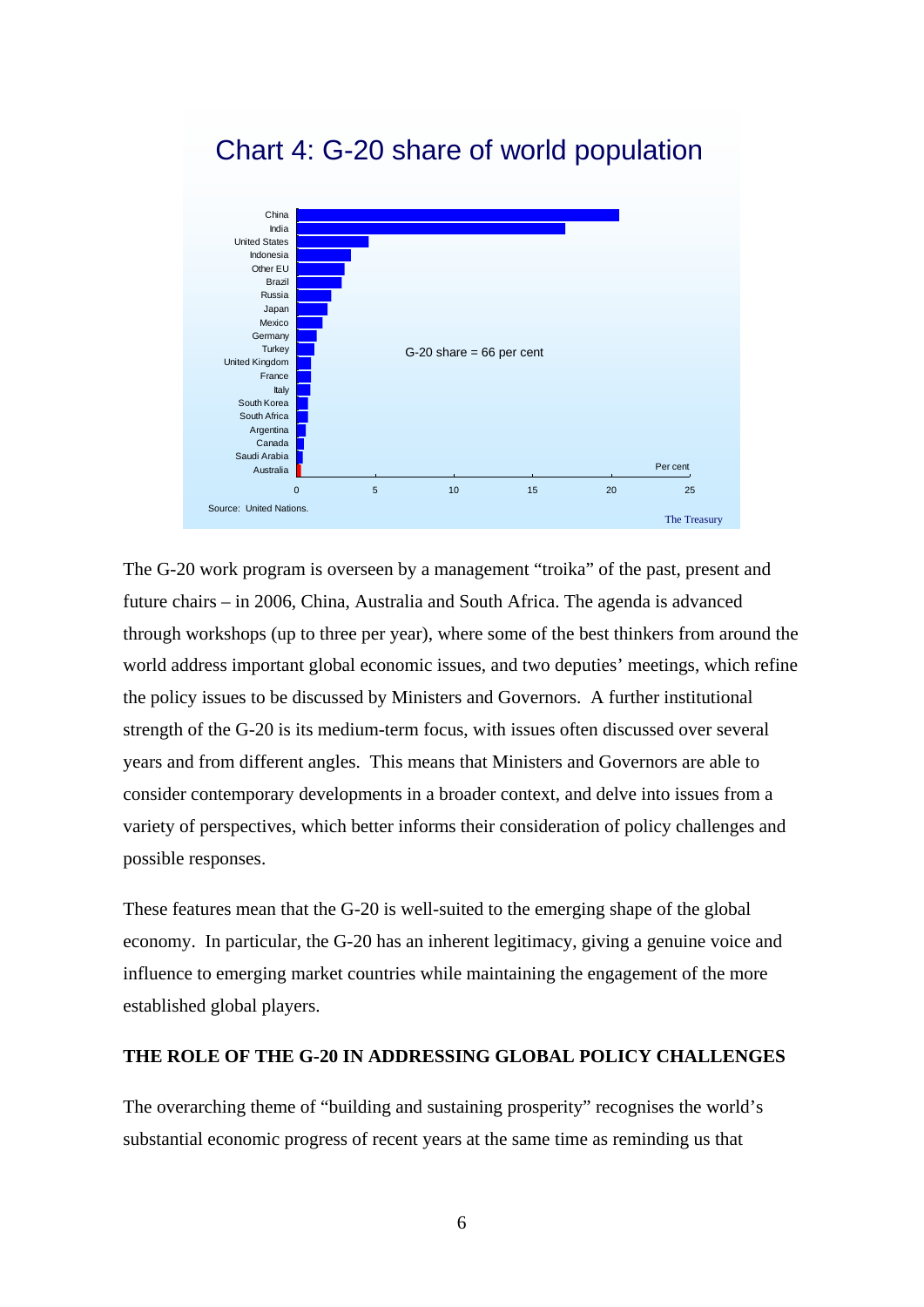durable economic growth and development requires sound policies and a long-term approach.

To give substance to this, in Melbourne the G-20 will address the three key challenges already mentioned.

The IMF is one of the cornerstones of the international financial architecture. Yet, as Treasurer Costello has argued, the G-20 is focused on **IMF reform** because the failure of Fund governance arrangements to keep pace with the changes in the world economy has eroded its authority and effectiveness.

While people often talk as if the Fund's key role is that of lending, with its associated conditionality (which exists to promote adjustment and safeguard Fund resources), this misses the point. The IMF's key role is to safeguard the integrity of the international monetary system, which it should do through surveillance and policy advising.

It is a shared understanding of the importance of this role that, in September, brought industrial and emerging market economies together with low-income countries to support a package of reforms to IMF governance. This package consists of a first stage of quota increases for the most significantly underrepresented economies, followed by a second stage to deliver, among other things, a new quota formula designed to reflect members' economic weight and an increase in basic votes to strengthen the voice of low-income countries. This new formula will comprise the first major change in the way quotas are calculated since the 1960s.

The fact that there was an agreement at all in Singapore owes much to the G-20's sustained advocacy of IMF reform and, in some key ways, to Australia's leadership within the  $G-20<sup>4</sup>$ . Notwithstanding the years of repeated failure of the IMF members to reform the Fund, working within the G-20 we helped build political momentum for reform, articulated the two-stage approach that was adopted by the  $IMF<sup>5</sup>$ , contributed to the

<sup>&</sup>lt;sup>4</sup> A fact recognized by our invitation to discuss IMF reform with G-7 finance ministers and central bank governors at their summit meeting in Washington in April 2006.

<sup>&</sup>lt;sup>5</sup> A framework for a review of the IMF and World Bank was set out in an Australian Treasury background paper published in October 2005. This is available at www.treasury.gov.au.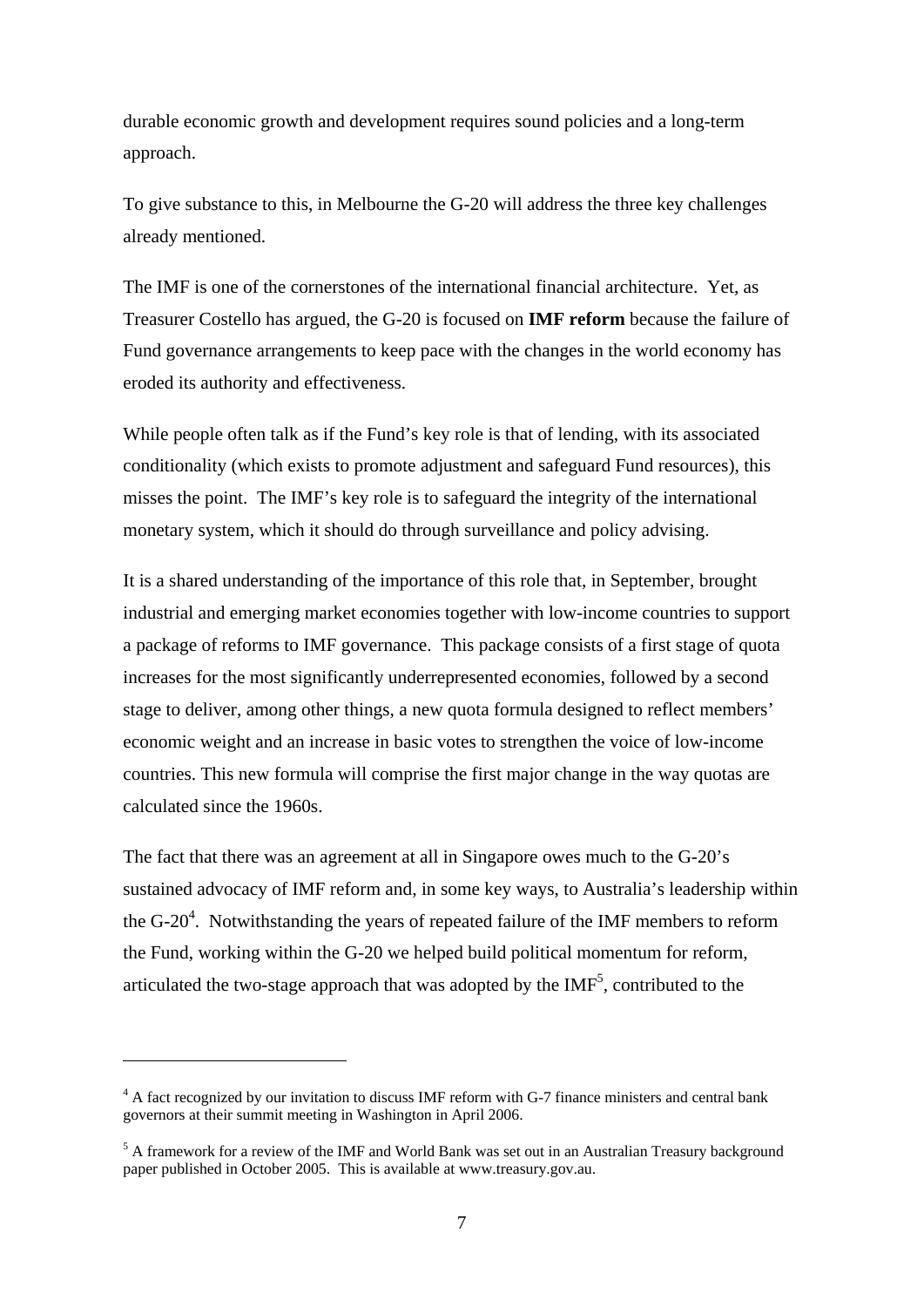refinement of the proposals, and worked hard to build support for reform among other countries both inside and outside the G-20.

But more remains to be done if the IMF is to become better equipped to prevent and resolve future crises.

The already-agreed first-stage reforms – the limited ad-hoc quota increase for China, Korea, Mexico and Turkey – are simply a down-payment, a sign of good faith. If the process stops here the IMF will be consigned to a future of rising irrelevancy for the bulk of the world – it will become an instrument of lending alone (to just a few regions around the globe), and one increasingly focused on poorly performing low-income countries.

The key lies with the second stage of governance reforms – with the development and implementation of a new quota formula that captures countries' changing relative economic importance now and into the future. If we can deliver on this – and our Ministers have given us a deadline of September 2008, but preferably by this time next year – a dynamic will be unleashed that will see a regular finetuning of voting shares and representation that will dramatically alter the Fund over the decades ahead.

But even this needs to be complemented with further work on key mandate issues, including policies and instruments of the Fund and the World Bank, and how the institutions fit together. Attention is also now turning to governance reform at the World Bank.

All these issues will be discussed in Melbourne. The G-20's interest in IMF and World Bank reform – of both governance and their key policies and instruments – reflects the importance it attaches to the institutions' key roles in the context of the multilateral rules-based system I referred to earlier. To carry out these roles effectively, the Fund and Bank must have the necessary legitimacy and authority, and they must ensure their key policies and instruments reflect members' changing needs.

Let me turn now to **demographic change**.

Like many other industrialised countries, Australia will experience major demographic change in the coming decades. Significant analytical and policy work has already been done on the *domestically-driven* implications of demographic change, including through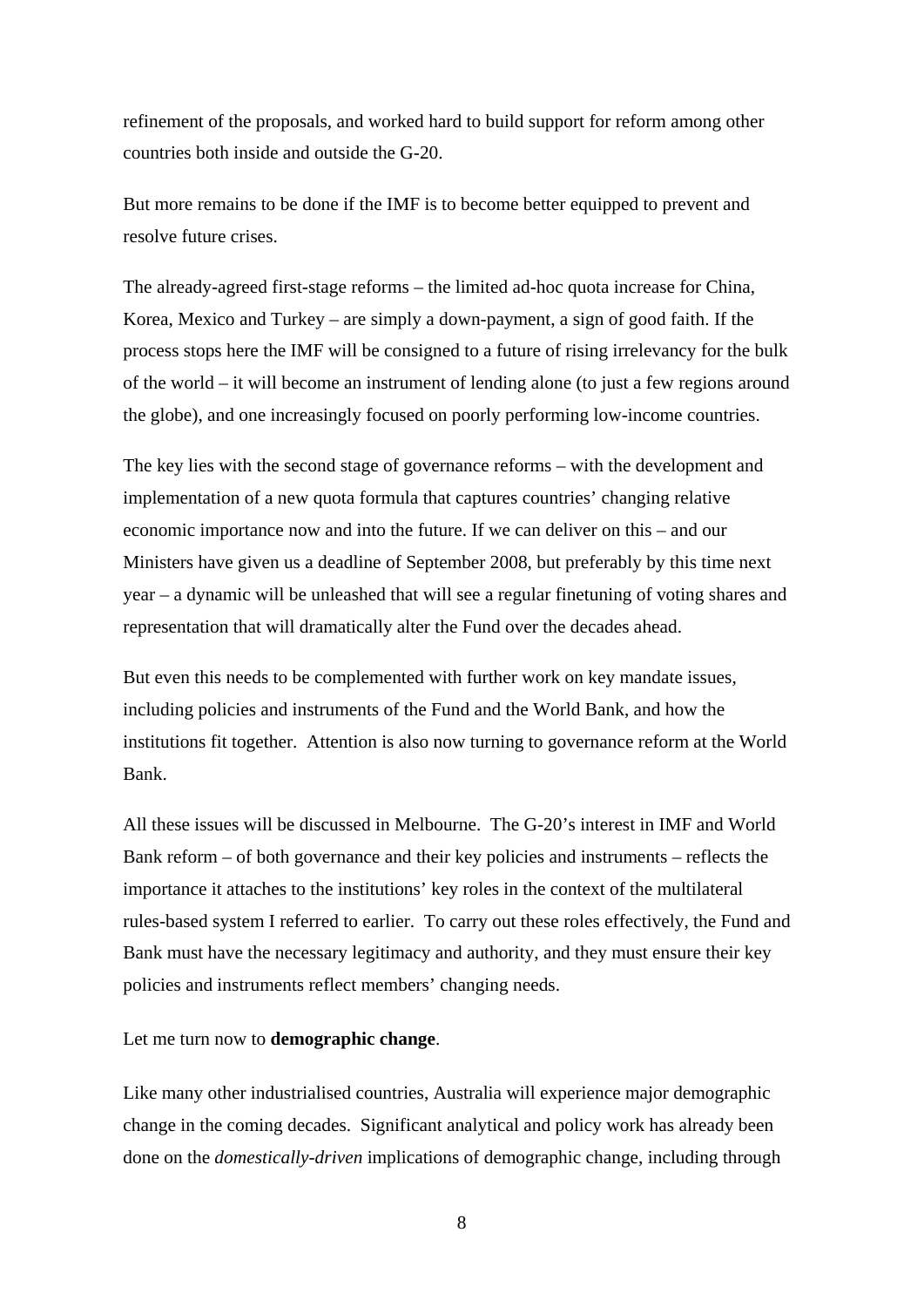the Intergenerational Report<sup>6</sup>. As a result, Australia has been able to contribute substantially to the G-20's consideration of these issues.

Interestingly, it has been suggested that demography is not a priority issue for a group with ambitions to be among the pre-eminent international economic fora, because this is a "domestic", rather than "international", issue.

I don't agree with this assessment.

Surely a key part of international policy cooperation is to share experience in order to develop better domestic policies in all member countries? Why else was the Treasurer invited to participate in the G-8 summit in St Petersburg, and to discuss Australia's experience with fiscal reform and governance?

Moreover, as the G-20 discussed last year, a large part of the impact on any individual country of demographic change will come about as a result of developments, and policy responses, in other countries. That is, spillovers will be important<sup>7</sup>. Recognition of this has shaped the G-20's work, with a focus on the likely impact on global and domestic growth, and on the extent to which labour mobility might be able to be part of a suite of policy responses.

Our focus this year is on the implications of demographic change for financial markets, institutions and systems. This recognises the potential for changes in the population structure to affect saving behaviour, capital accumulation, asset returns, international capital flows and the relative demand for different types of financial instruments.

At a Lowy Institute/Monash University seminar a few weeks ago I suggested that the G-20's on-going consideration of demographic change reflects the international dimensions of the issue and the diversity of demographic experience across the group. And I noted that, contrary to popular perception, demographic change is not solely about

<sup>&</sup>lt;sup>6</sup> IGR2 is currently in preparation.

 $7$  This issue is explored in further detail in a paper presented to the G-20 Workshop on Demographic Challenges and Migration in Sydney in August 2005: W.J. McKibbin, The global macroeconomic consequences of a demographic transition.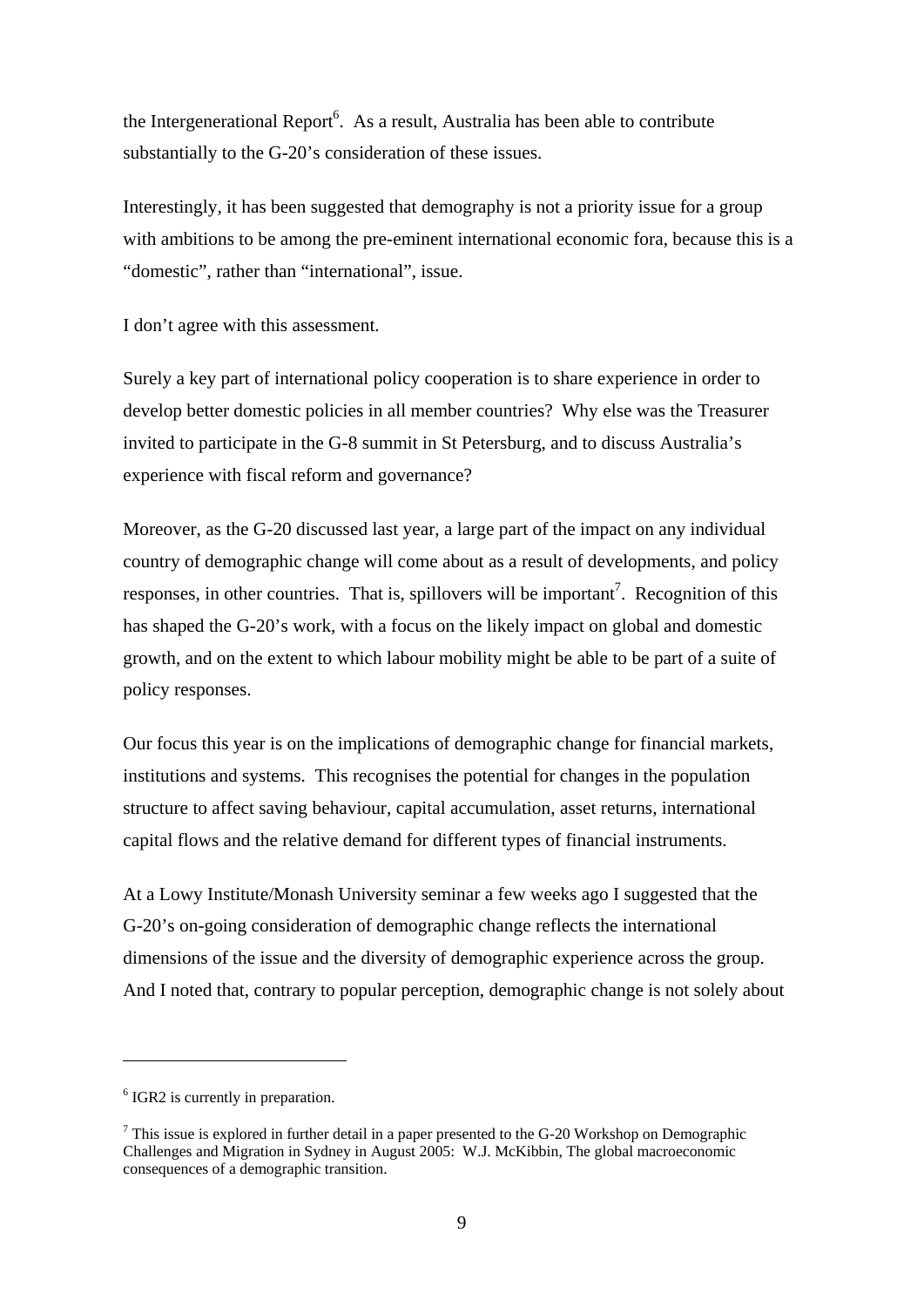the fiscal or growth pressures associated with population ageing in industrialised countries.

The fact is that different countries are experiencing very different types of demographic transitions. The clearest expression of this difference is the expected sharp rise in the old-age dependency ratio – the ratio of retirement age people to those of working age – in industrialised countries. In many advanced economies, working-age populations are barely growing and in some they are already declining. But, in many developing and emerging market countries working-age populations are likely to continue to grow for some time, in some cases quite rapidly. (Chart 5)



These differences in the pace of demographic transition present a complex set of challenges and opportunities for both industrial and emerging market countries.

Countries with relatively young populations may be able to benefit from their increasing working-age populations. However, the ability of these countries to harness this demographic dividend depends heavily on the domestic macroeconomic and policy environment. Australia's own experience shows that repeated macroeconomic instability and restrictive labour market arrangements curtail the creation of the employment opportunities required to absorb a rapidly growing labour force.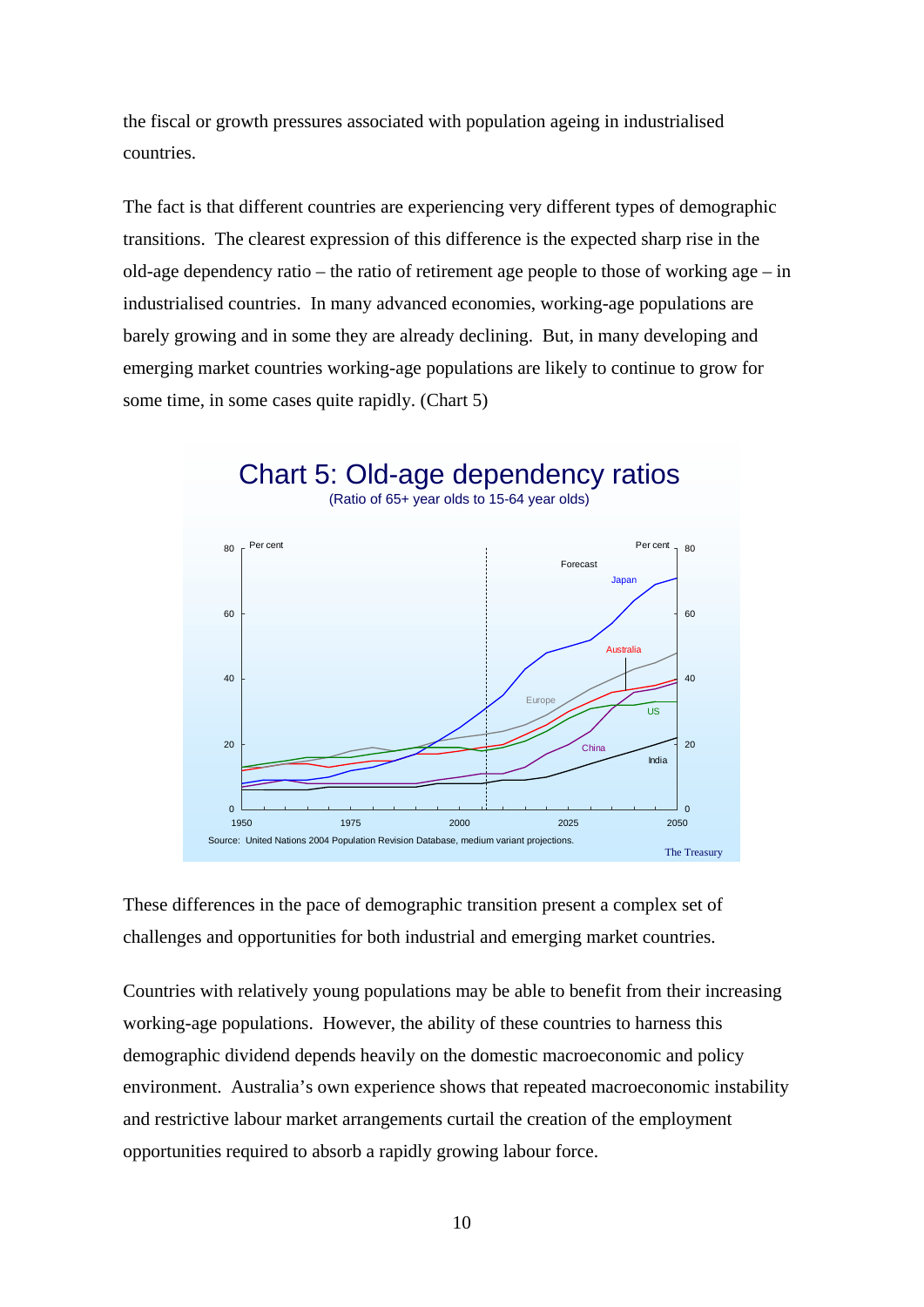The G-20, through the *Accord for Sustained Growth*, can help these countries determine appropriate policies and warn them of the consequences of the policies that industrialised economies are now attempting to unwind, for example, the fiscal and workforce participation consequences of different pension and welfare systems.

The *Accord* has, surprisingly, received little attention since it was released in 2004. Yet it is a striking document, epitomising the agreed view of the G-20 members about the critical policy foundations required to deliver growth. It reflects the experience of emerging global powers such as China, Brazil, Korea and South Africa as well as that of the current industrialised economies – all of whom emphasise the importance of robust domestic institutions, good governance, sound structural policies and stable macroeconomic frameworks.

For all countries, the policy response to population ageing has international dimensions. With countries ageing at different speeds, cross-border capital flows have the potential to moderate the impact of ageing by allowing funds to flow to countries with relatively younger populations.

This is because emerging economies with young and rapidly growing populations are typically expected to have more investment opportunities than domestic saving, while mature developed economies with older, aging populations might be expected to have the reverse. As a result, in the long run, capital would be expected to flow from the ageing developed economies to the young developing ones—the opposite of what has been seen in recent years.

There is, as yet, no consensus on how to best manage the global economy in order to facilitate the sorts of shifts required. But it is clear that part of the response will need to address both the significant barriers to cross-border capital and labour flows apparent in many countries, and encourage financial market development in many developing economies. Since the G-20 brings all the major financial markets and population centres to the table, it can play a crucial role in highlighting how to improve the policy environment and in ensuring that policies are in place to facilitate, at least cost, the economic adjustment required by demographic change.

11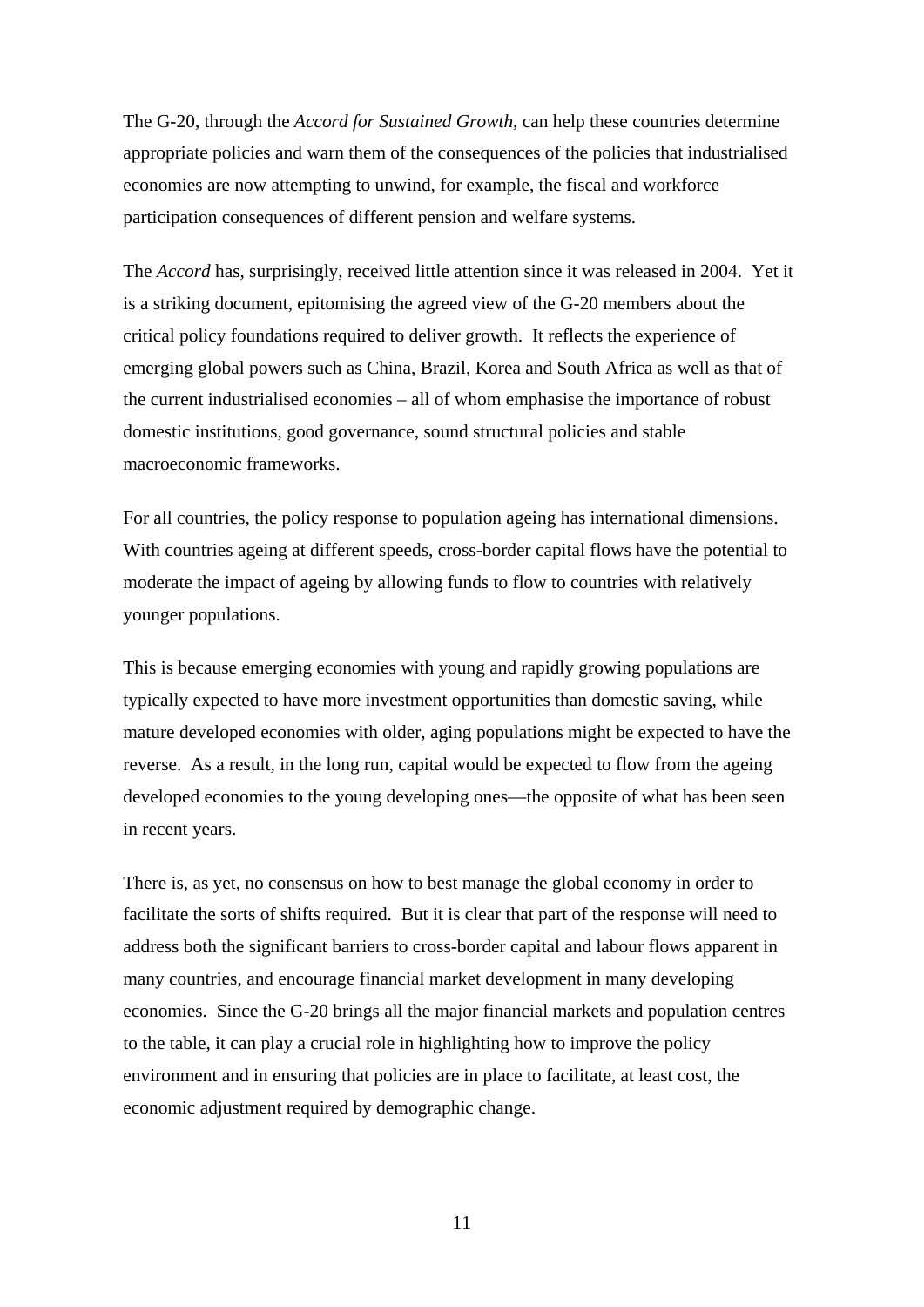The Melbourne meeting will also address the issue of energy and mineral market developments and **resource security,** a topic ideally suited to the G-20, comprising as it does the key global producers such as Australia, Brazil, Canada, Saudi Arabia, South Africa and Russia, and key consumers, including the growth consumers, such as the US, EU, China, Japan and India.

The G-20's focus on resource security is intertwined with the economic changes highlighted earlier. Rapid industrialisation and urbanization in China, India and other emerging market economies, combined with strong growth in industrial economies, has boosted demand for a range of energy and mineral commodities, squeezing spare production capacity and raising prices.

It is no secret that developments to date have been important for Australia, particularly given our significant role in satisfying the growing global demand for energy and minerals.

Looking forward, in work commissioned for Melbourne, the International Energy Agency has suggested around \$US 8 trillion of new investment will be needed in the oil and gas sectors alone over the next 30 years – or around \$US 320 billion a year. It is worth considering carefully whether such investment will be forthcoming on current policies.

Similarly, in a comprehensive long-term analysis of global minerals markets prepared for the G-20 meeting, the World Bank sees 'a huge potential for continued growth in developing country metal demand', given the low level of use per capita today, large and growing populations, and the prospect of continued economic growth<sup>8</sup>.

These developments have some clear macroeconomic implications, including on inflation and activity, notwithstanding the current and prospective expansions in global supply.

At a deeper level, though, these developments have also generated concerns about resource security, concerns which have, at times, been expressed or perceived as threats to national interests. This explains why this issue can sometimes be viewed through a

<sup>&</sup>lt;sup>8</sup> Both the IEA and World Bank reports will be released publicly during the G-20 meeting.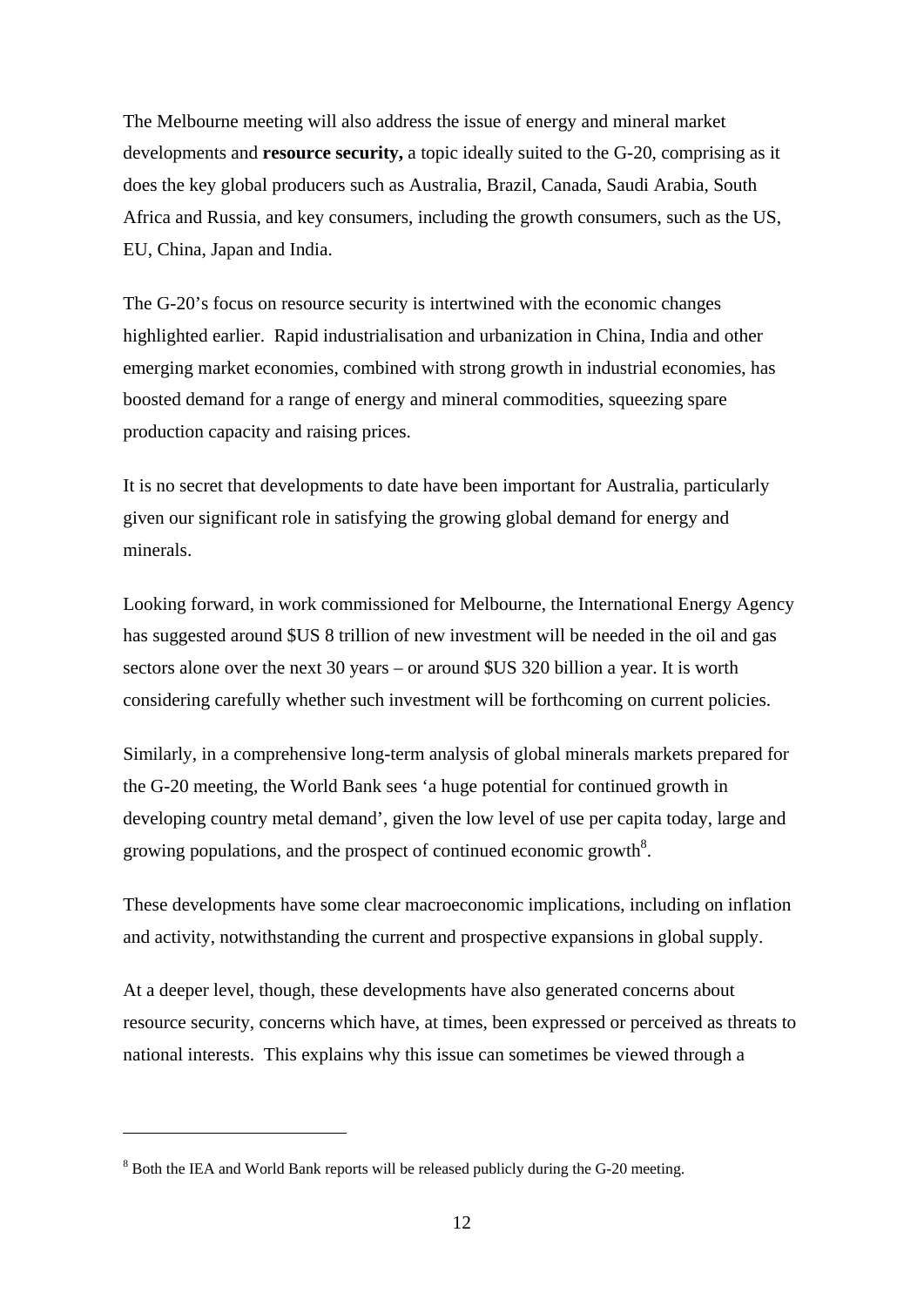narrow strategic prism, which results in policy prescriptions that focus on rushing to lockup and monopolise available energy and mineral resources.

History suggests that such a strategy is neither new, nor likely to be effective. As Keynes noted $^9$  in the aftermath of World War 1:

*If the distribution of the European coal supplies is to be a scramble in which France is satisfied first, Italy next, and everyone else takes their chance, the industrial future of Europe is black and the prospects of revolution very good.* 

Moreover, these narrow strategic policies are influenced by considerations outside the criteria economics tends to regard as essential, such as efficiency. One consequence is that commercially-suspect projects can be pursued at the expense of other more sensible alternatives.

But more important, still, is the recognition that the solution to securing a stable and predictable supply of energy and minerals need not be a zero-sum strategic game. Open and well-functioning global markets can deliver resource security and avoid these problems. This is all the more important when you consider the geographic concentration of energy and mineral endowments and the need for imports to satisfy countries' demand. This will inevitably result in rising trade dependency in the decades ahead.

Trade dependence is expected to be particularly acute for energy. For example, as can be seen in Chart 6, the International Energy Agency projects oil trade volumes among net importing nations will rise sharply by 2030. In the G-20, around one-third of members are wholly dependent on imports of oil; and around half rely wholly on imports of some of the main traded minerals $^{10}$ .

<sup>9</sup> J. M Keynes, *The Economic Consequences of the Peace* (1919), p. 60.

 $10$  Iron ore, copper, nickel, zinc, lead and bauxite.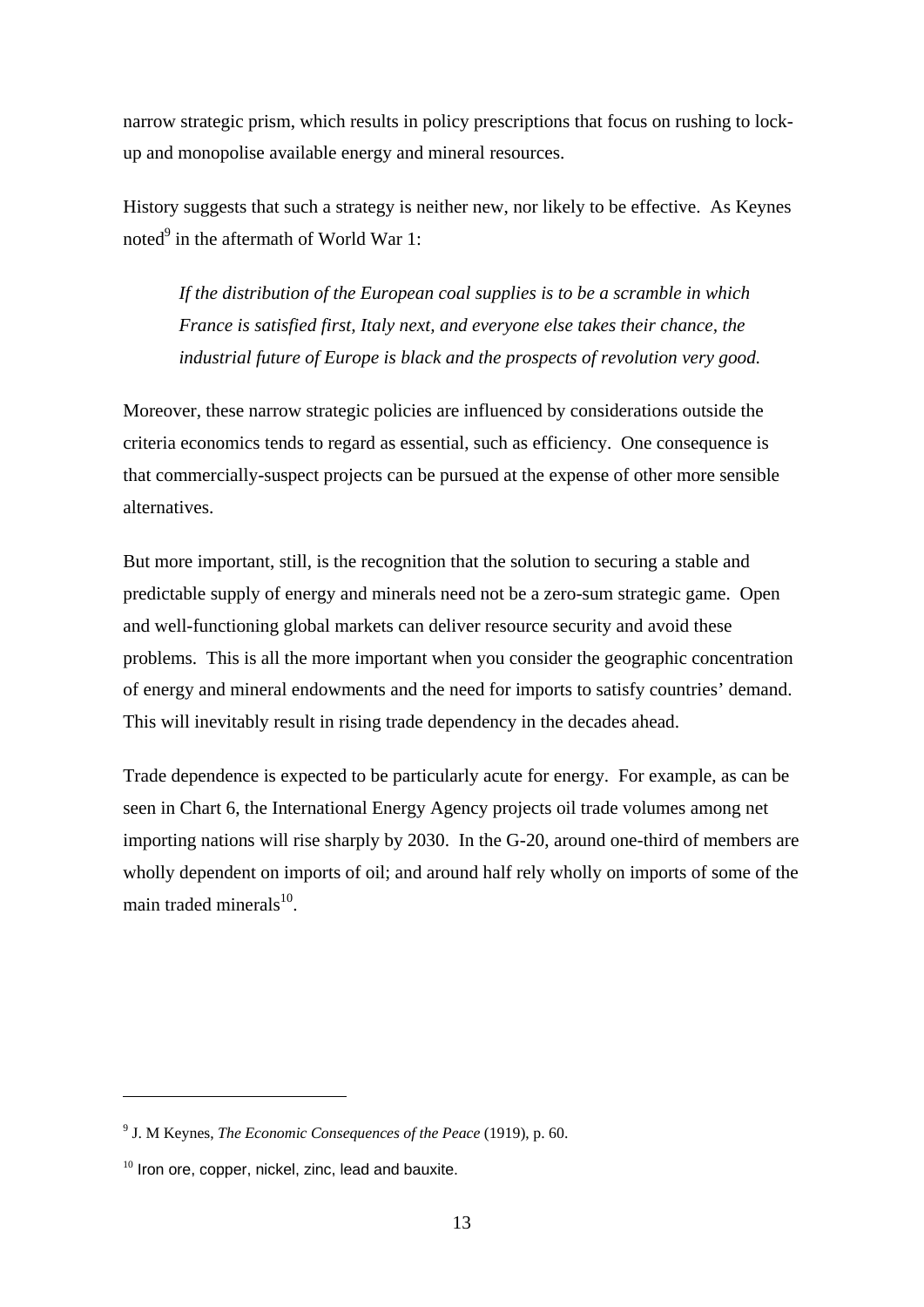

## Chart 6: Oil import dependency ratios (net importing regions/countries)

One of the key objectives Treasurer Costello is working to achieve in Melbourne is to secure agreement that market-based approaches are critical to delivering greater resource security. Open and well-functioning global markets allow smooth and timely adjustments to changing economic conditions, complement macroeconomic policies, and support cross-border trade and investment.

As chair, the Treasurer will be focusing the G-20 on ensuring that the necessary standards of market transparency and governance are in place to allow capital and expertise to flow to resource-rich areas, wherever they may be. He also wants to encourage his colleagues to address some of the clear impediments to the operation of global markets, including distortions from various taxes, subsidies and investment restrictions. The Treasurer will encourage his colleagues to consider how to identify and implement the policy principles that support effective global energy and minerals markets, a discussion I expect that South African Finance Minister Trevor Manuel will want to build upon in 2007.

Apart from the three key agenda items already discussed, the G-20 will also review current developments and risks in the world economy. Without pre-empting that discussion, I would not be surprised to see active engagement on the risks associated with macroeconomic policy adjustment in the current global environment. In contrast to Australia, many G-20 and non-G-20 countries have made only limited progress on fiscal